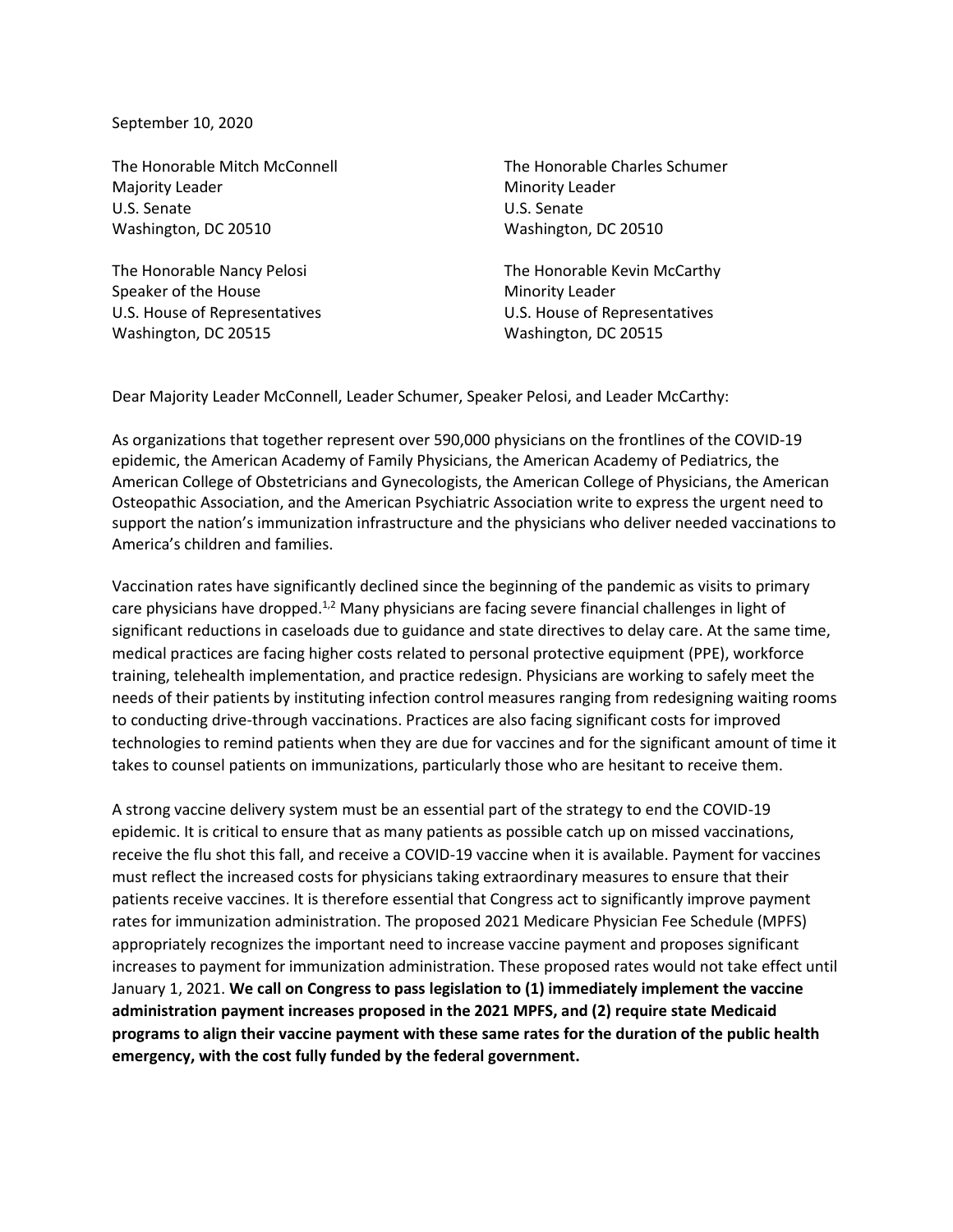Additionally, there is an important role for the federal government to play in encouraging patients to return to their physician practices for important preventive care and vaccines. Patients are missing routine screenings and procedures needed to prevent the onset of serious health conditions—and while the flexibilities that have been implemented for telehealth services have been helpful, they are not sufficient to meet all needs, including provision of immunizations. Early in the COVID-19 epidemic, patients were discouraged or prohibited from seeking out non-emergency care. However, since that time, physicians have taken significant efforts to ensure that their offices are incredibly safe places to receive care. Physician practices are open, safe, and essential. In addition, with the closure of workplaces, many adults will not have access to their typical source of the flu vaccine. This will require concerted efforts to encourage individuals to return to their primary care physician practice for the flu shot and other recommended vaccines this fall. **We urge Congress to fund activities such as communications campaigns to restore public confidence in the safety of receiving medical care during the pandemic and to encourage individuals to receive needed preventive care and vaccines.**

Vaccine hesitancy, particularly with respect to a new COVID-19 vaccine, threatens to impede our nation's ability to emerge from this epidemic. Largely driven by online misinformation, an increasing number of patients in recent years have become more hesitant to receiving vaccines according to expert recommendations for themselves and their children. Additional drivers for hesitancy specific to the COVID-19 vaccine include concerns about safety and efficacy due to the rapid development timeline for COVID vaccines. Initial surveys suggest that 75% of individuals would get vaccinated if a COVID-19 vaccine were made available and only 30% would want to get vaccinated as soon as a vaccine becomes available.<sup>3,4,</sup> Restoring confidence in the safety and effectiveness of vaccines will be crucial to ensuring uptake of a COVID-19 vaccine[.](#page-1-0)<sup>3,[4](#page-1-1),5</sup>

<span id="page-1-1"></span><span id="page-1-0"></span>We strongly supported the goals of the Vaccine Awareness Campaign to Champion Immunization Nationally and Enhance Safety (VACCINES) Act of 2019 (H.R. 2862) prior to the current coronavirus outbreak—and the current pandemic makes this bill especially crucial. This legislation seeks to support research to better understand vaccine hesitancy, spread public awareness of the importance of vaccinations, and increase vaccination rates across the lifespan. Due to the spread of the COVID-19 virus, this legislation is needed now more than ever to help ensure fewer Americans are receptive to misinformation about the virus and any potential vaccine. **We urge you to address vaccine hesitancy and promote vaccine confidence by promptly enacting the VACCINES Act.**

Our organizations are encouraged by the progress being made in the development of vaccines for COVID-19. The availability of such vaccines will be hugely important for our patients and for our nation. However, it is critical to ensure that these vaccines are not approved for use until research has shown them to be safe and effective. In addition, we must make sure that the effort to achieve a vaccine quickly does not come at the expense of ensuring that the vaccine works and is safe for everyone. Children and pregnant and lactating women have yet to be meaningfully included in COVID-19 vaccine research. **We call on Congress to conduct continued oversight over the COVID-19 vaccine development and distribution process, including ensuring that pregnant women; children; Black, Indigenous, Latinx, and other populations that face inequities in care or with unique needs are included in this important research and appropriately prioritized in distribution plans.**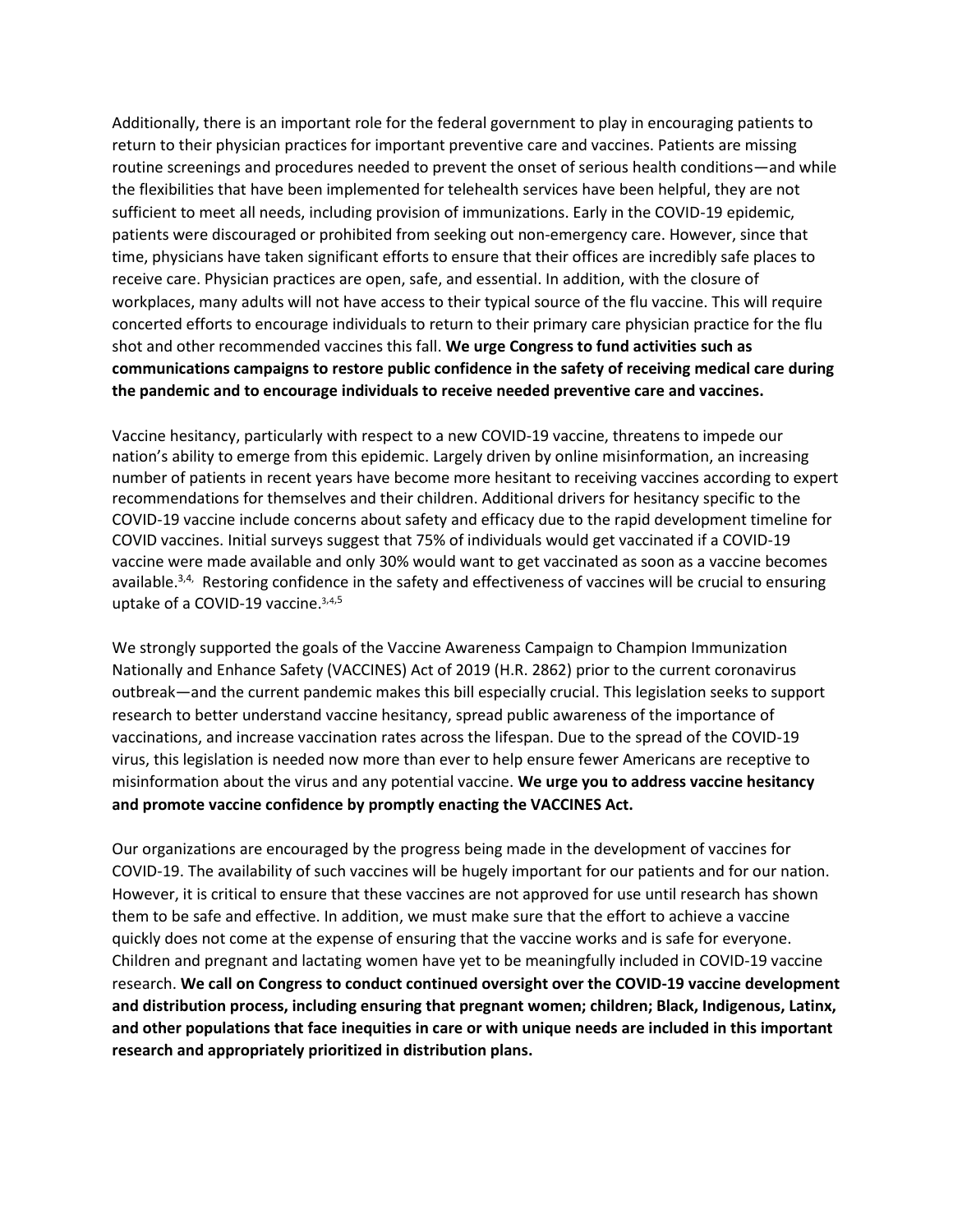Thank you for your attention to these critical issues related to vaccines. We look forward to working with you to strengthen our nation's response to the COVID-19 epidemic.

Sincerely,

American Academy of Family Physicians American Academy of Pediatrics American College of Obstetricians and Gynecologists American College of Physicians American Osteopathic Association American Psychiatric Association

<sup>&</sup>lt;sup>1</sup> Santoli JM, Lindley MC, DeSilva MB, et al. Effects of the COVID-19 Pandemic on Routine Pediatric Vaccine Ordering and Administration — United States, 2020. MMWR Morb Mortal Wkly Rep 2020;69:591–593. DOI: http://dx.doi.org/10.15585/mmwr.mm6919e2external icon.